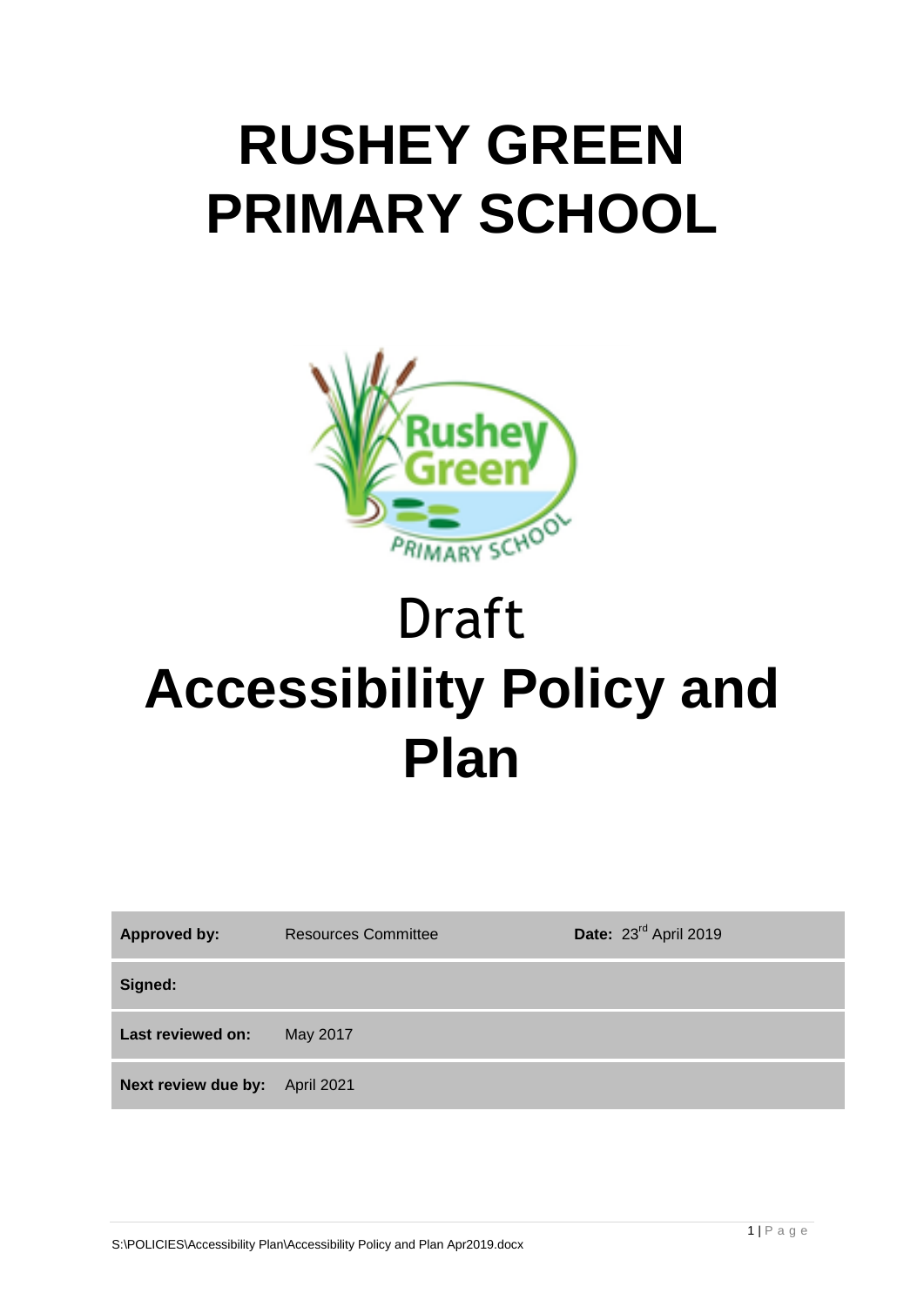## **RUSHEY GREEN PRIMARY SCHOOL**

### **Accessibility Policy and Plan**

### **PRINCIPLES AND OBJECTIVES**

The SEN and Disability Act 2001 extended **The Disability Discrimination Act 1995 (DDA)** to cover education. The Equality Act 2010 replaced nine major Acts of Parliament, as well as almost a hundred sets of regulations, dealing with equality and discrimination. The Act provides a single, consolidated source of discrimination law, covering all the types of discrimination that are unlawful.

The law makes it easier for school leaders and governors to understand their legal responsibilities and tackle inequalities in education.

It covers all aspects of school life to do with how the school treats pupils and prospective pupils, parents and carers, employees and members of the community. Everything the school does must be fair, non-discriminatory and not put individuals or groups of people at a disadvantage. In particular, the school must not discriminate, harass or victimise a pupil or potential pupil in relation to:

- Admissions.
- The way it provides education for pupils.
- How it provides pupils access to any benefit, facility or service.
- Excluding a pupil or subjecting them to any other detriment.

Since September 2002, the Governing Body has had three key duties towards disabled pupils, under Part 4 of the DDA:

- not to treat disabled pupils less favourably for a reason related to their disability;
- to make reasonable adjustments for disabled pupils, so that they are not at a substantial disadvantage;
- To plan to increase access to education for disabled pupils.

The Plan sets out the governor's proposals to increase access to education for disabled pupils in the three areas required by the planning duties set out in the DDA:

- to increase the extent to which disabled pupils can participate in the school curriculum;
- to improve the environment of the school to increase the extent to which disabled pupils can take advantage of education and associated services;
- to improve the delivery to disabled pupils of information which is provided in writing for pupils who are not disabled

Rushey Green Primary school recognises its duty under the DDA (as amended by the SENDA):

- not to discriminate against disabled pupils in their admissions and exclusions, and provision of education and associated services
- not to treat disabled pupils less favourably
- to take reasonable steps to avoid putting disabled pupils at a substantial disadvantage
- To publish an Accessibility Plan.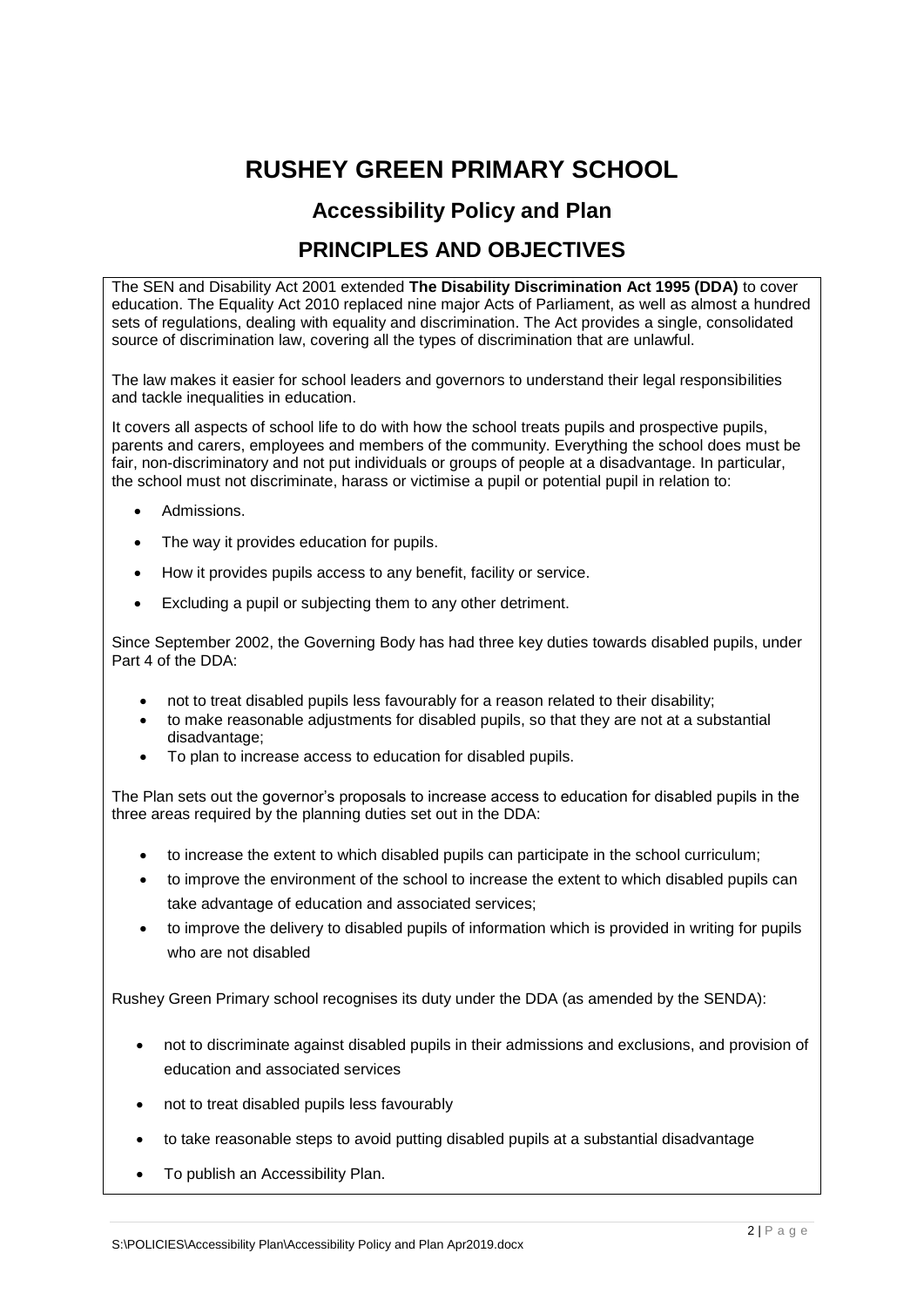The school provides all pupils with a broad and balanced curriculum, differentiated and adjusted to meet the needs of individual pupils and their preferred learning styles; and endorses the key principles in the National Curriculum 2000 framework, which underpin the development of a more inclusive curriculum:

- setting suitable learning challenges
- responding to pupils' diverse learning needs
- Overcoming potential barriers to learning and assessment for individuals and groups of pupils.

#### **Curriculum Access: Teaching, Learning and Assessment**

Our aim is that pupils with disabilities should as far as possible have access to a full and broad curriculum, similar to that followed by their peers.

As a mainstream primary school we cannot replicate the range of support and resources that a special school can provide. However, the school has successfully supported pupils with a range of disabilities - hearing impairment, autistic spectrum conditions, physical disability and learning difficulties of varying degrees. Decisions are taken on an individual basis following a full assessment of a child's needs. Such assessment is carried out within the terms of the school's SEN Policy and guidelines on Assessing Children who may have Special Educational Needs.

Access to the curriculum is a key issue for consideration at the stage of admission, transition within the school or when a disability develops. The Individual Education Plan (IEP) for the pupil will address the issue, which will therefore be kept under constant review.

Advice is sought from the appropriate local agencies. Support can come in a variety of formats through the school's staged intervention strategy.

- Input from specialist (external) teachers/professionals
- Technological enhancements induction loops, ICT
- Adaptation of teaching materials

The School's ICT network provides access to pupils in all locations. Effective use of these facilities can ameliorate difficulties of mobility and sight impairment in particular.

In constructing the school timetable the school will give sympathetic consideration to individual needs. Additionally, furniture, seating arrangements and the classroom used can be altered to facilitate access and learning. However, the location of specialist equipment may preclude some possibilities.

In conjunction with the School's SENDCO teachers will assess a pupil's need for support with assessment procedures. This will include both internal assessment procedures and external assessment such as those associated with National Tests.

The school's policy on Teaching and Learning incorporates advice for teachers on supporting disabled pupils. The school has an on-going program of staff development related to meeting the needs of different learners. Specific training on the needs of pupils with hearing impairment and those with specific learning difficulties is carried out as required.

Pupils at Rushey Green Primary School have always been able to participate fully in the wide range of activities offered beyond the classroom consistent with the limitations imposed by any disability. This has included

- Outdoor Education
- Sports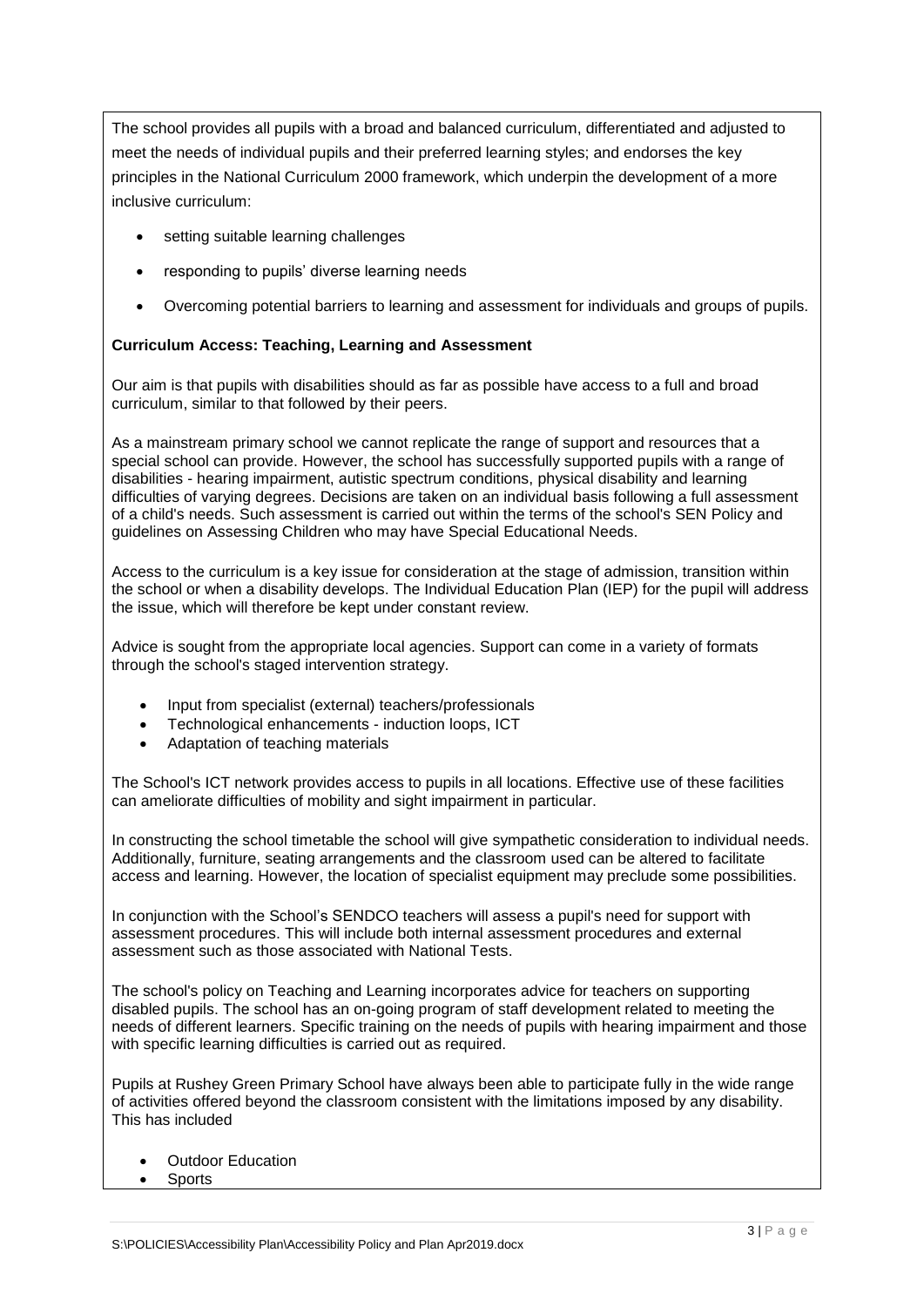- Music
- Clubs and activities
- Excursions and trips

Arrangements for play, recreation and other aspects of a child's social development are incorporated into a child's Individual Educational Plan.

The school's Health and Safety Policy lays down basic procedures for the safe efficient evacuation of the school buildings.

These procedures will be adapted to meet the specific needs of an individual. Such procedures will be discussed with the pupil and parents and will be set out in the Individual Education Plan for the pupil.

The suitability of any event and the need for additional support is discussed fully with parents in advance.

The areas considered in the action plan are:

#### **To be aware of the access needs of disabled children, staff, governors, parents and carers including access for parents/carers who have a visual impairment**

 The school will continue to seek and follow the advice of LEA services, such as specialist teacher advisers and SEN inspectors/advisers, and of appropriate health professionals from the local NHS Trust.

#### **Maintain safe access and egress for people with additional needs and disabilities**

- The school will take account of the needs of pupils and visitors with physical difficulties and sensory impairments when planning and undertaking future improvements and refurbishments of the site and premises, such as improved access, lighting, acoustic treatment and colour schemes, and more accessible facilities and fittings
- The school will make itself aware of local services, including those provided through the LA, for providing information in alternative formats when required or requested.

This Accessibility plan has been developed in consultation with the staff and governors of the school and covers the period from March 2016- September 2019.

#### **Management of the Plan**

- The governors Premises Committee will be responsible for the strategic direction of the School's Accessibility Plan.
- The governors Finance Committee will be responsible for obtaining and allocating the funds needed to implement the priorities in the plan.
- The Head teacher and the Special Needs Co-ordinator will be responsible for the plans day to day implementation.
- Progress of the Plan's priorities will be reported t To the premises committee at least once per year.

Parents/ Carers may request a copy of the Accessibility Policy/ Plan from the School Office.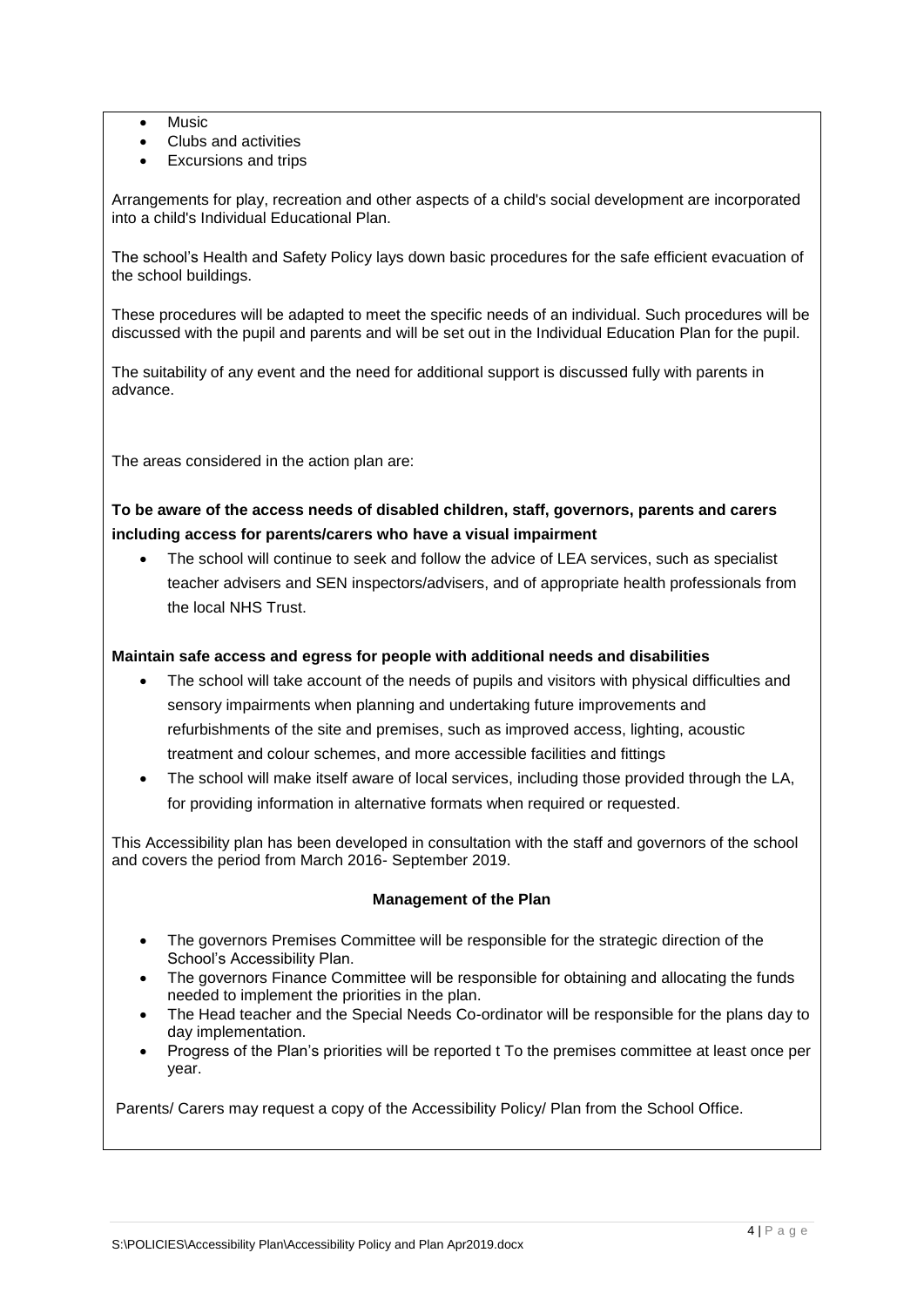#### The following is an excerpt from the Rushey Green Admissions policy

#### **Rushey Green School Mission Statement**

We aim to work in partnership with parents to provide an education of the highest quality, which celebrates everyone's success in a happy, caring, creative environment where all our differences are valued.

#### **WE ADMIT PUPILS TO THE SCHOOL ACCORDING TO THE POLICY AGREED BY LEWISHAM EDUCATION FOR COMMUNITY PRIMARY SCHOOLS**

- 1. The school has a maximum intake of 90 pupils in the reception year and is currently over subscribed
- 2. Places are offered in the following order:
	- Children in public care (also called looked after children (LAC)
	- Children who have a severe medical or social need
	- Applicants who have a brother or sister attending the school on the intended date of admission
	- Children who live closest to the school
- 3. For admission into reception, the LA uses a measurement of home to school gate (front or back gate, whichever is nearer). All measurements are made with the same measuring gauge on a large-scale map.

#### **NB THERE IS NO AUTOMATIC TRANSFER FROM THE NURSERY TO THE SCHOOL**

For more information on the Lewisham admission criteria please view: [https://www.lewisham.gov.uk/myservices/education/schools/school](https://www.lewisham.gov.uk/myservices/education/schools/school-admission/applying-to-start-primary-school/Pages/Admissions-policy-for-community-primary-schools.aspx)[admission/applying-to-start-primary-school/Pages/Admissions-policy-for-community](https://www.lewisham.gov.uk/myservices/education/schools/school-admission/applying-to-start-primary-school/Pages/Admissions-policy-for-community-primary-schools.aspx)[primary-schools.aspx](https://www.lewisham.gov.uk/myservices/education/schools/school-admission/applying-to-start-primary-school/Pages/Admissions-policy-for-community-primary-schools.aspx)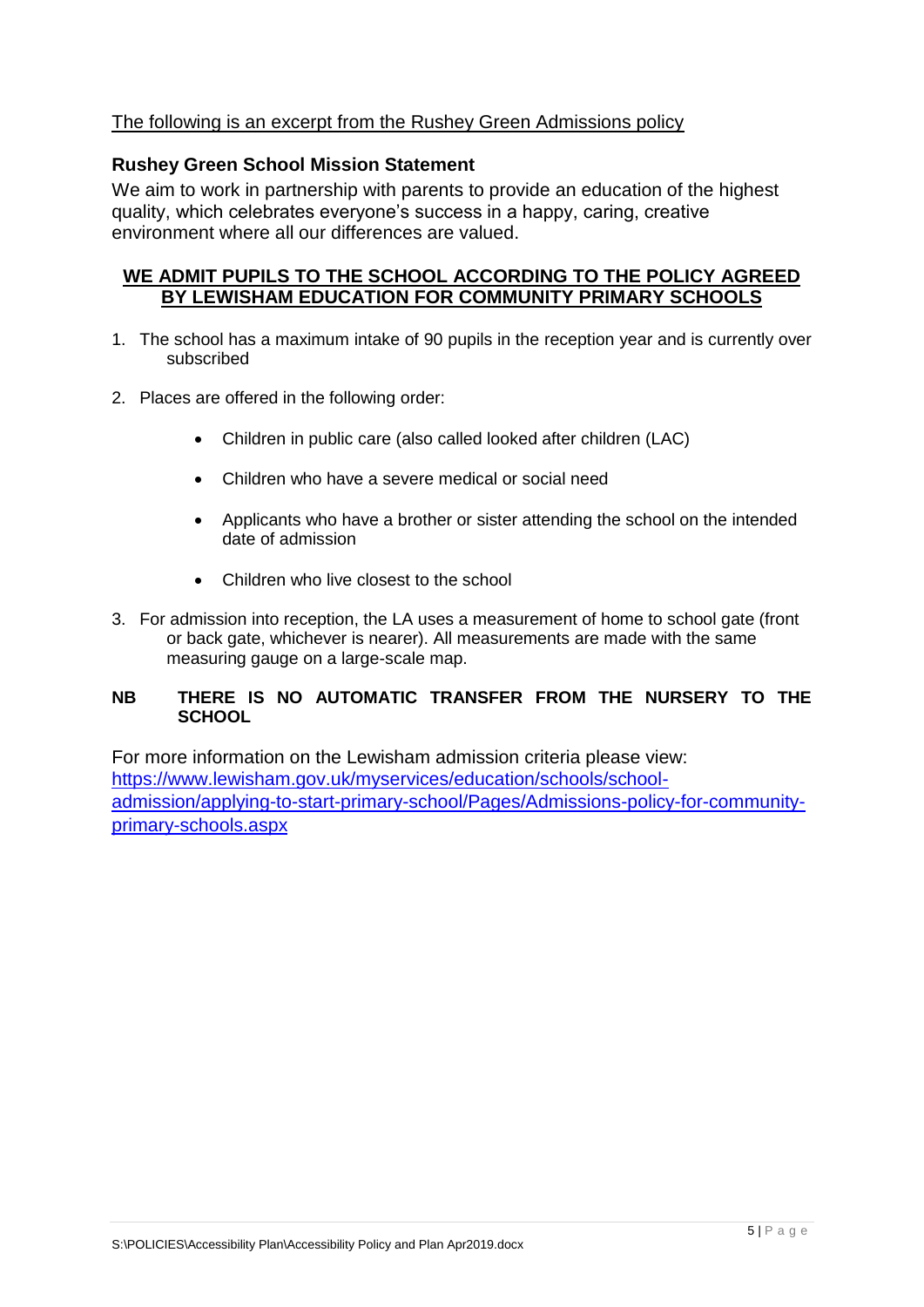## **Accessibility Plan**

| <b>Targets</b>                | <b>Strategies</b>                                                                | <b>Timefram</b> | <b>Responsibility</b> | <b>Success Criteria</b>                           |
|-------------------------------|----------------------------------------------------------------------------------|-----------------|-----------------------|---------------------------------------------------|
|                               |                                                                                  | е               |                       |                                                   |
| To be aware of the access     | Create access plans for individual<br>a)<br>disabled children as part of the IEP | As required     | SENDCO/ Class         | IEPs/access plans are in place for disabled       |
| needs of disabled children,   | and/or EHCP process                                                              |                 | teachers              | pupils; all staff are aware of pupils' needs.     |
| staff, governors, parents and |                                                                                  |                 |                       |                                                   |
| carers                        |                                                                                  |                 | Headteacher/          | Passports are in place for all children with SEND |
|                               | Ensure visitors and staff can access<br>b)<br>all relevant areas of school       | ongoing         | <b>Premises</b>       | Staff and governors are confident that their      |
|                               |                                                                                  |                 | manager               | needs are met                                     |
|                               |                                                                                  |                 |                       |                                                   |
|                               | Issue an annual reminder to<br>C)                                                | annually        | Headteacher/          | Lifts available to first floor                    |
|                               | parents/carers through the<br>newsletter to inform the school of                 |                 | Health and Safety     |                                                   |
|                               | any problems with access                                                         |                 | committee             | Continual monitoring to ensure any new needs      |
|                               |                                                                                  |                 |                       | are addressed                                     |
|                               | Staff to share SEND passport<br>d)                                               |                 | <b>SENDCO</b>         | Parents have full access to all areas of the      |
|                               | information with volunteers and<br>support staff to ensure continuity of         | ongoing         |                       | school                                            |
|                               | care for the children                                                            |                 |                       |                                                   |
|                               |                                                                                  |                 |                       | Volunteers are aware of the needs of all children |
|                               |                                                                                  |                 |                       | with SEND                                         |
|                               |                                                                                  |                 |                       |                                                   |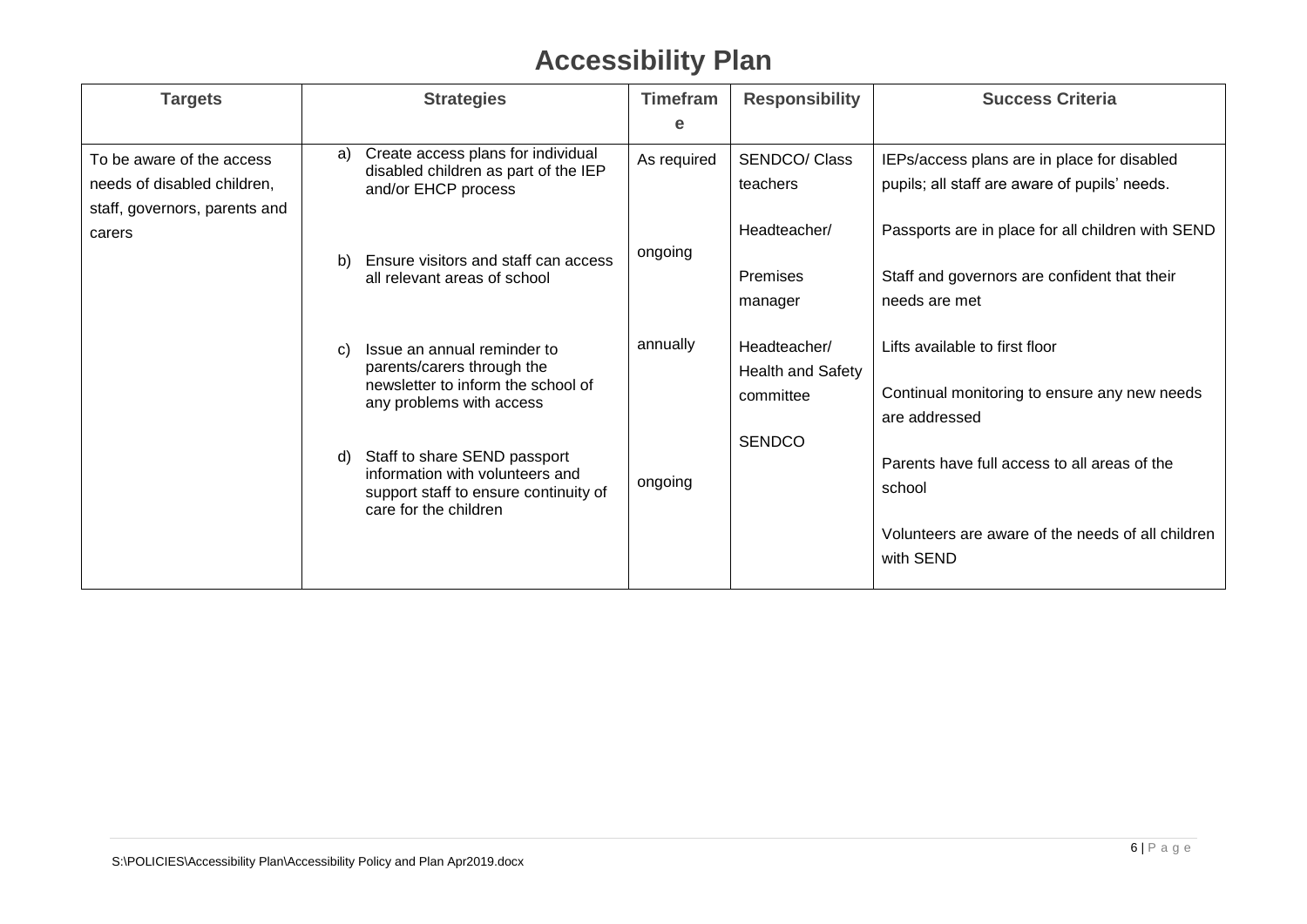| Ensure all disabled people in | a) | Ensure there is a Personal              | ongoing | PEEPs in place                                    |
|-------------------------------|----|-----------------------------------------|---------|---------------------------------------------------|
| the building can be safely    |    | Emergency Evacuation Plan (PEEP)        |         |                                                   |
| evacuated                     |    | for all disabled pupils                 |         | All disabled personnel and pupils in the building |
|                               | b) | Ensure all staff are aware of their     |         | have safe, independent exits and are evacuated    |
|                               |    | responsibilities in the event of a fire |         | in line with the set procedure and in good time   |
|                               |    | drill or emergency evacuation           |         |                                                   |
|                               | C) | Ensure that staff are aware of need     |         |                                                   |
|                               |    | to keep fire exits clear                |         |                                                   |
|                               | d) | Provide training in manual handling     |         |                                                   |
|                               | e) | Provide Visual Alarms for the Deaf      |         |                                                   |
|                               |    | Centre children.                        |         |                                                   |
|                               |    |                                         |         |                                                   |